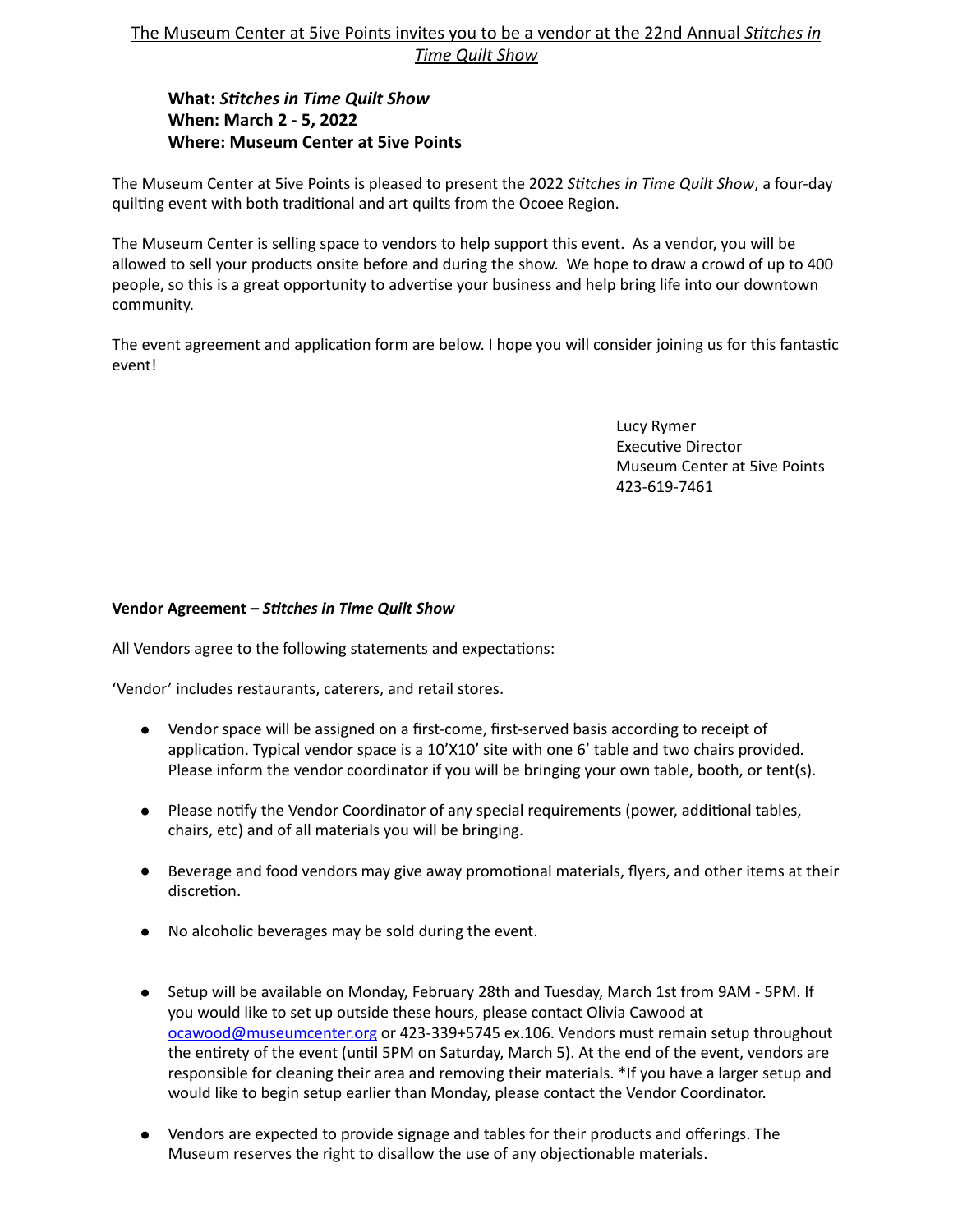- Vendors are expected to keep clean and maintain their space during the event. Trash cans will be provided throughout the venue.
- The Museum Center at 5ive Points, its employees or volunteers are not responsible for lost, damaged, or stolen property of any kind. Vendors are responsible for securing their own space.
- Vendors will receive event-staff tickets for those working at your vendor booth.
- Booth rental fee is \$25.00

Please direct any questions to the Vendor Coordinator:

Olivia Cawood [ocawood@museumcenter.org](mailto:lrymer@museumcenter.org) 423-339-5745 ex.106

By signing below, you agree to the above Vendor Agreement and authorize that you are able to make such agreements for the stated business.

| Signature                                                         | <b>Printed Name</b> | Date |
|-------------------------------------------------------------------|---------------------|------|
| <b>Business/Vendor Name</b>                                       |                     |      |
| <b>Music Under the Stars</b><br><b>Vendor Application</b>         |                     |      |
| <b>Business/Vendor Name:</b>                                      |                     |      |
|                                                                   |                     |      |
|                                                                   |                     |      |
|                                                                   |                     |      |
|                                                                   |                     |      |
|                                                                   |                     |      |
|                                                                   |                     |      |
| Please describe your product offering (type of beverage or food): |                     |      |